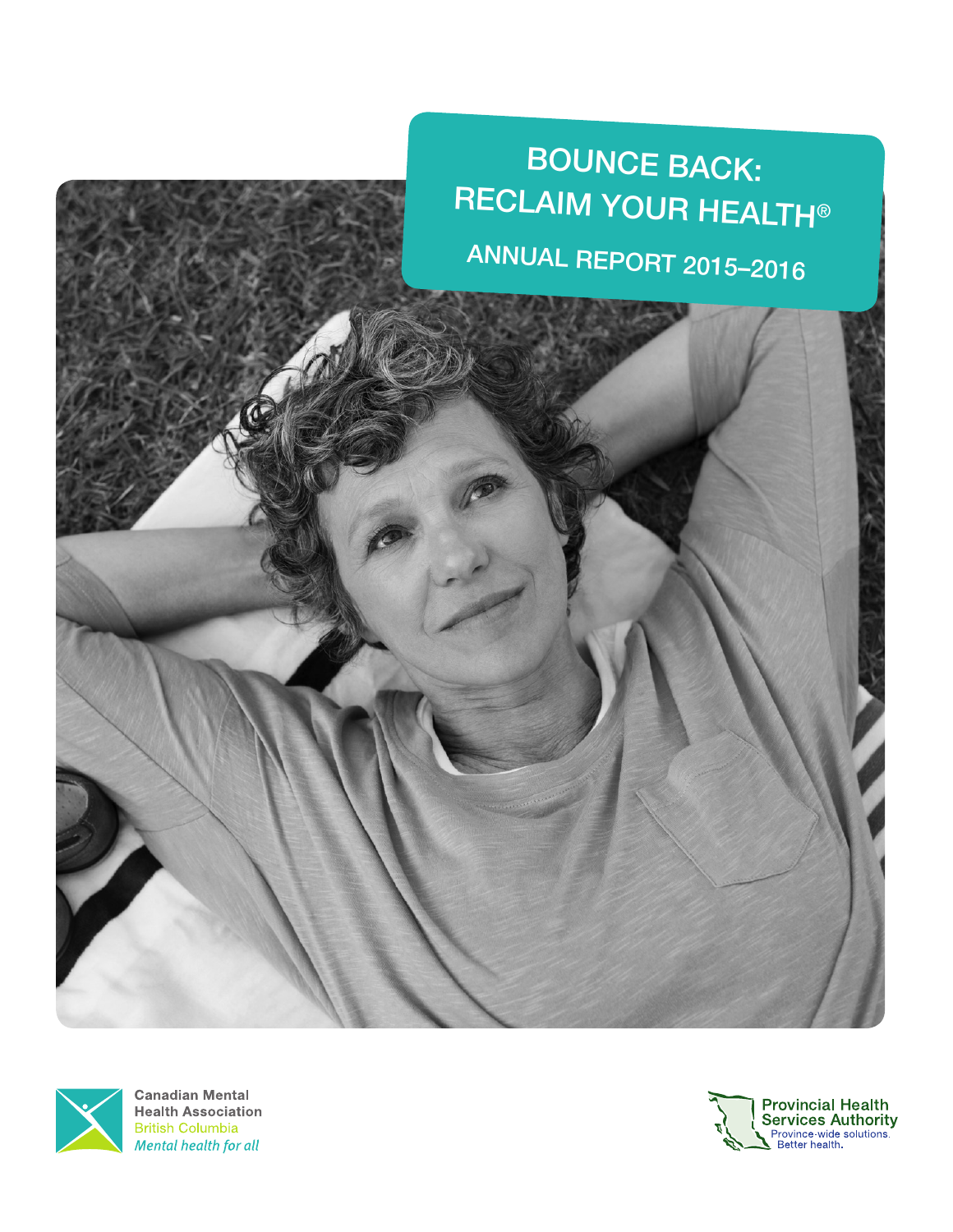# **Bounce**Back<sup>®</sup><br>reclaim your health

# Annual report 2015–2016

### **Contents**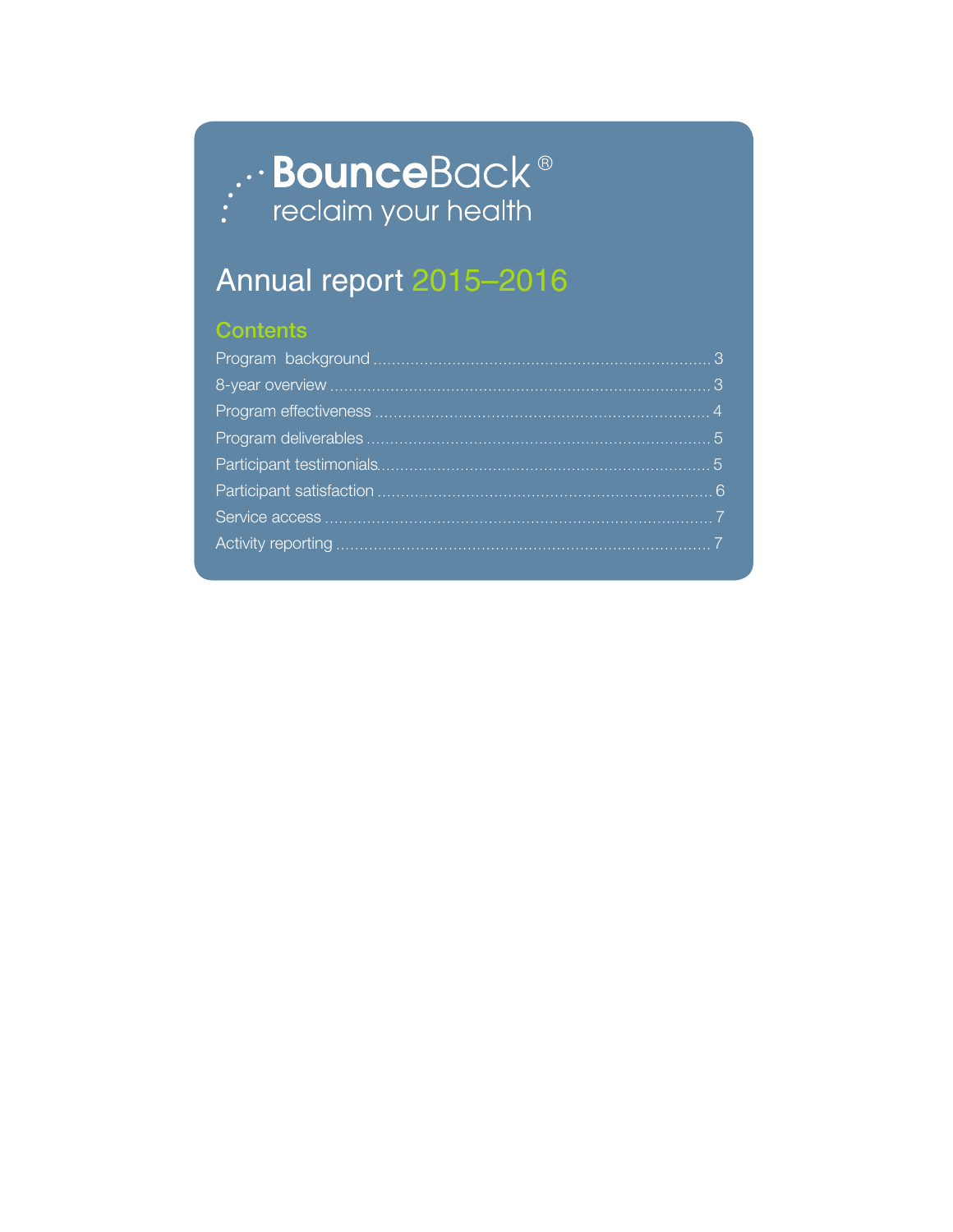## Program background

Bounce Back® is a free skill-building program for adults experiencing low mood or stress with or without anxiety. It offers two forms of evidence-based self-help:

- an instructional DVD with practical tips on recognizing and dealing with depressive symptoms
- a series of educational workbooks with telephone or e-coaching to reinforce the application of cognitivebehavioral strategies for overcoming difficulties such as inactivity, avoidance, worry, and unhelpful thinking.

Bounce Back® is offered throughout British Columbia by the Canadian Mental Health Association (CMHA) BC Division and is funded by the Provincial Health Services Authority. Resources and referrals are accessible via BC family physicians. For more information, please see www.bouncebackbc.ca or call toll free 1-866-639-0522.

## 8-year overview (since program inception in June 2008)



#### OVER 35,500 PATIENT REFERRALS





Referrals made by Primary Care Practitioners from over 2,000 Referrals made by Primary Canadie by Primary Canadie Practitioners from over 2,000<br>clinics (based upon unique referral source postal codes)

#### REFERRAL REGIONS

Bounce Back® referral rates over-represent residents in Interior and Island Health and under-represent population in Fraser Health.

#### PARTICIPANT PROFILE

Sex ratio =  $3:1$  female: male, or 74%:26% for completers of the program

**Average age** (mean $\pm$ SD) = 48 $\pm$ 16 years for completers of the program

#### AVERAGE UTILIZATION

- 4 to 6 coaching sessions (4.6±0.8) for completers of the program
- 5 to 12 of 16 workbooks requested (8.6±3.6)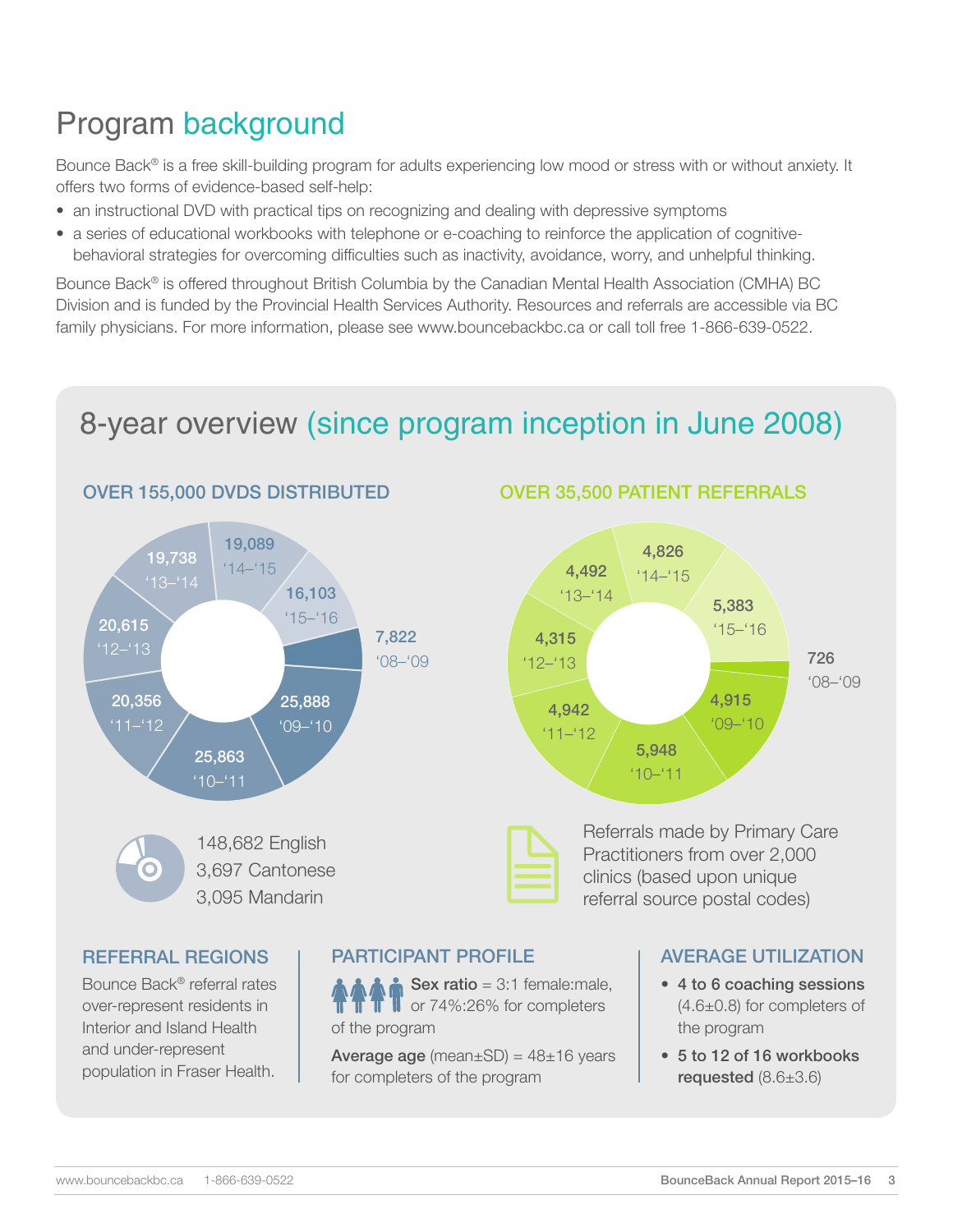### Program effectiveness

#### IMPROVEMENTS IN OVERALL WELL-BEING

Participants reported significant improvements on all measures, including decreases in depressive and anxious symptoms and increases in life enjoyment and physical health ratings.







*all paired samples t-test ps<0.001; N=692*

 $=$  pre-Bounce Back® = post-Bounce Back®

*Physical Health Self-Rating (1–5; Likert Scale)*

#### DECREASES IN SYMPTOMS OF DEPRESSION

Depression severity was compared pre- and post-Bounce Back<sup>®</sup> using the participant PHQ-9 scores. Results show that depression severity reduced significantly as a result of completing the program.





#### Percent of participants by range of PHQ-9 depressive symptom severity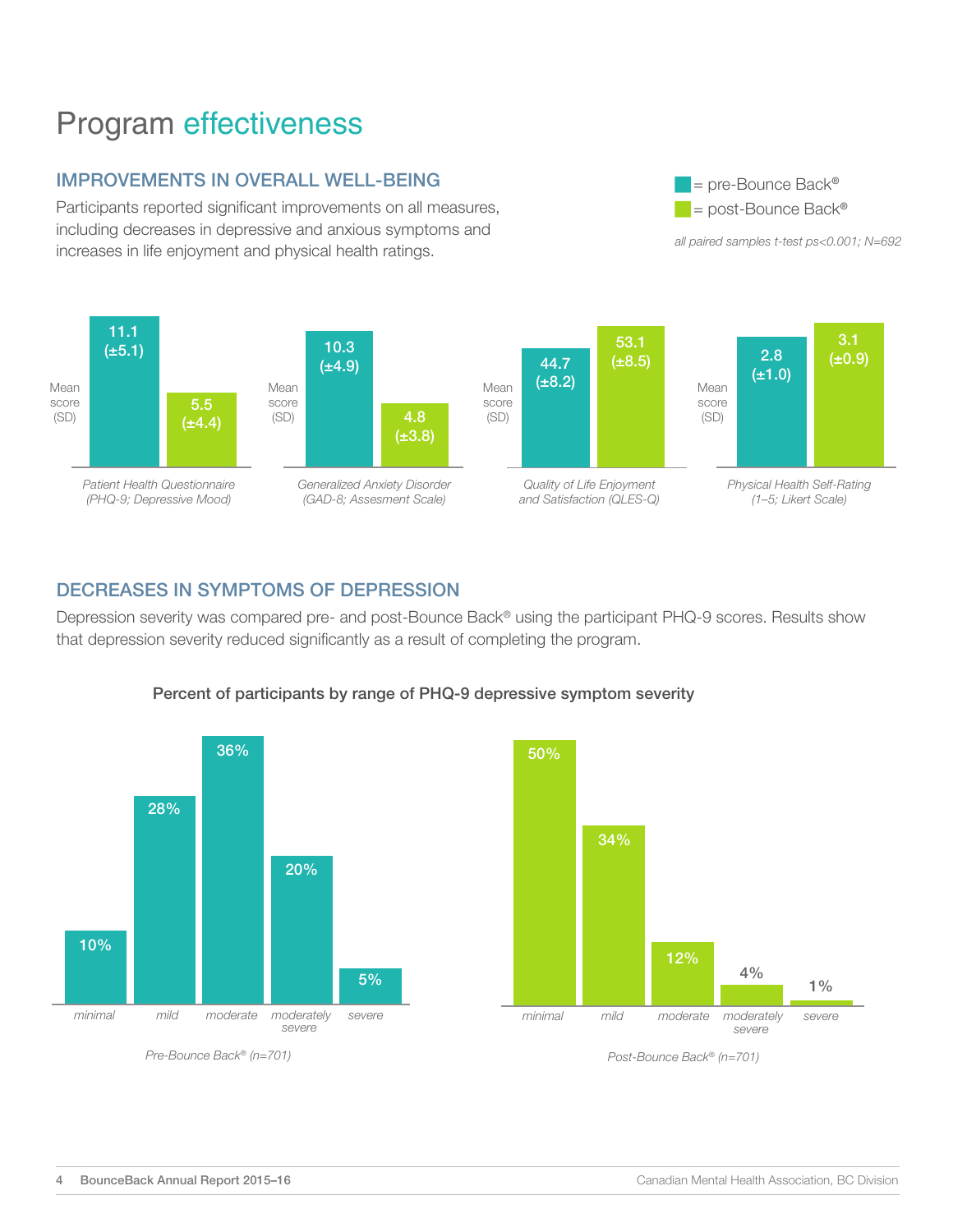### Program deliverables

Upon program completion, participants' understanding, knowledge, and confidence all substantially increased.



#### Accountability response distribution how would you rate your ... (mean score | % rated 4 out of 5)

# Participant testimonials

*"I'm feeling so much better! I'm so glad my doctor suggested this!"*

*"My biggest learnings from the program would be how to problem-solve more effectively, how to adjust my attitude, and it also reminded me that what I'm feeling is normal."*

*"I read the workbooks every day. Depending on the day, I have different topics to choose from. Then I have a talking to with myself and get out for a little walk and check in with my neighbours for tea."* 

*"Thank you so much! I know I would probably still be off [work] if I didn't have this program. I can get back to my life and back to my clients. This program gave me life tools that I really needed, and I really feel that I'm coming back to work stronger than I've ever been before, and I'm prepared to handle work stresses and offer new tools to my clients too!"*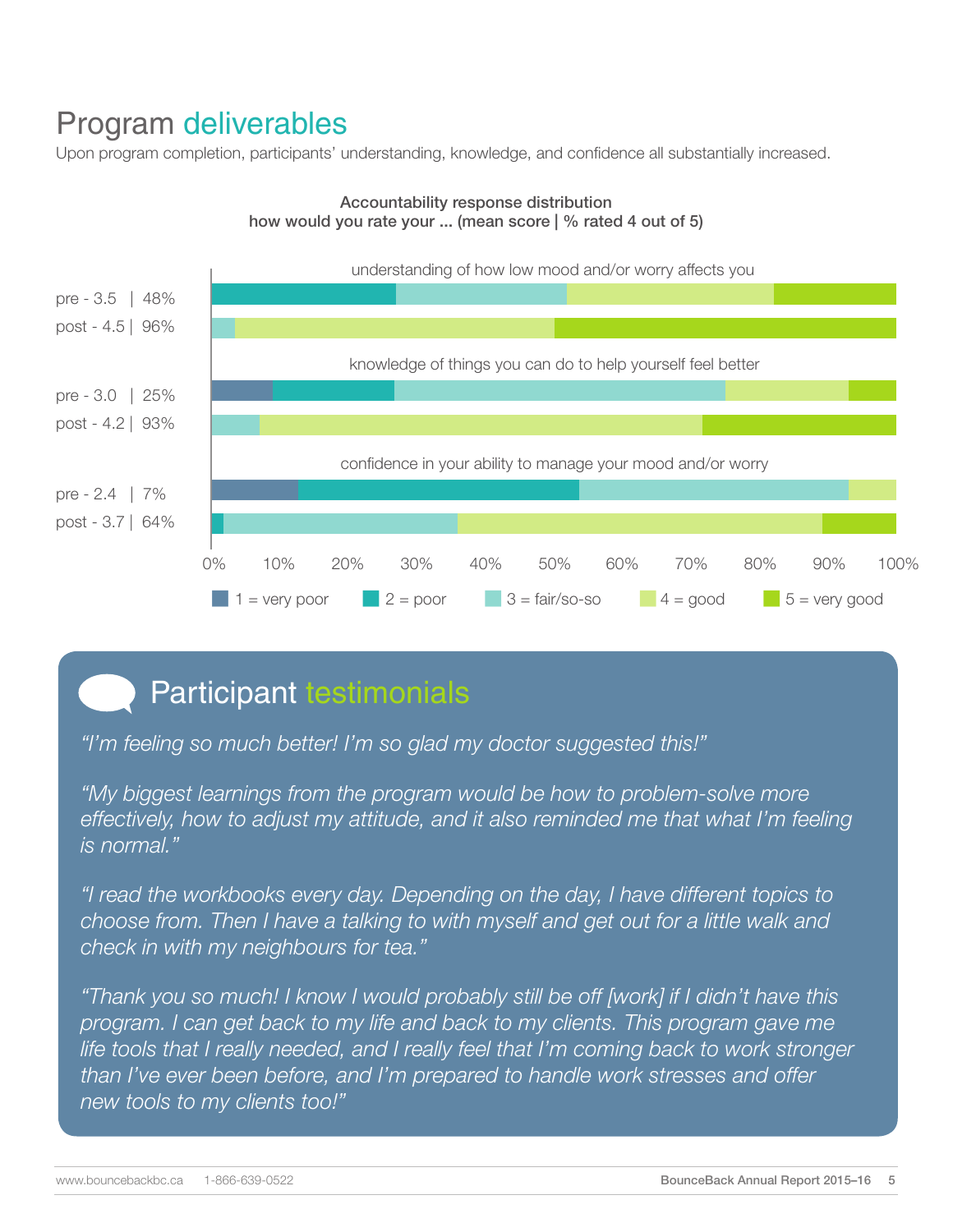### Participant satisfaction

Upon concluding the coaching component, participants are asked to complete a survey with the questions below.

| Provide one response for each on the 1 to 5 scale indicated.                                 | $1 =$<br>very<br>poor | $2 =$<br>poor  | $3 =$<br>fair/<br>SO-SO | $4 =$<br>good  | $5 =$<br>very<br>good | $N/A =$<br>doesn't<br>apply |
|----------------------------------------------------------------------------------------------|-----------------------|----------------|-------------------------|----------------|-----------------------|-----------------------------|
| How would you rate                                                                           |                       |                |                         |                |                       |                             |
| a) the overall quality of the Bounce Back <sup>®</sup> program / service?                    |                       | $\overline{2}$ | 3                       | $\overline{4}$ | 5                     | n/a                         |
| b) the accessibility of, or ease of access to, the Bounce Back <sup>®</sup> program?         |                       | $\overline{2}$ | 3                       | $\overline{4}$ | 5                     | n/a                         |
| c) the reliability or dependability of the Bounce Back <sup>®</sup> program / service?       | 1                     | $\overline{2}$ | 3                       | $\overline{4}$ | 5                     | n/a                         |
| d) your satisfaction with the DVD you were given as part of this program?                    |                       | $\mathcal{P}$  | 3                       | $\overline{4}$ | 5                     | n/a                         |
| e) your satisfaction with the workbooks and other materials you used?                        |                       | $\overline{2}$ | 3                       | $\overline{4}$ | 5                     | n/a                         |
| f) your satisfaction with the coaching you received by telephone?                            | 1                     | $\overline{2}$ | 3                       | $\overline{4}$ | 5                     | n/a                         |
| g) the Bounce Back® program's ability to help you make positive life-changes?                |                       | $\mathcal{P}$  | 3                       | $\overline{4}$ | 5                     | n/a                         |
| h) your confidence that you will be able to maintain these changes?                          |                       | $\overline{2}$ | 3                       | $\overline{4}$ | 5                     | n/a                         |
| i) the chance that you will recommend Bounce Back <sup>®</sup> to a friend or family member? | 1                     | $\overline{2}$ | 3                       | $\overline{4}$ | 5                     | n/a                         |

The vast majority of respondents rate their satisfaction with and/or experience of the program as "good" or "very good."



#### Feedback form response distribuition how would you rate your ... (feature - mean | % rated 4 out of 5)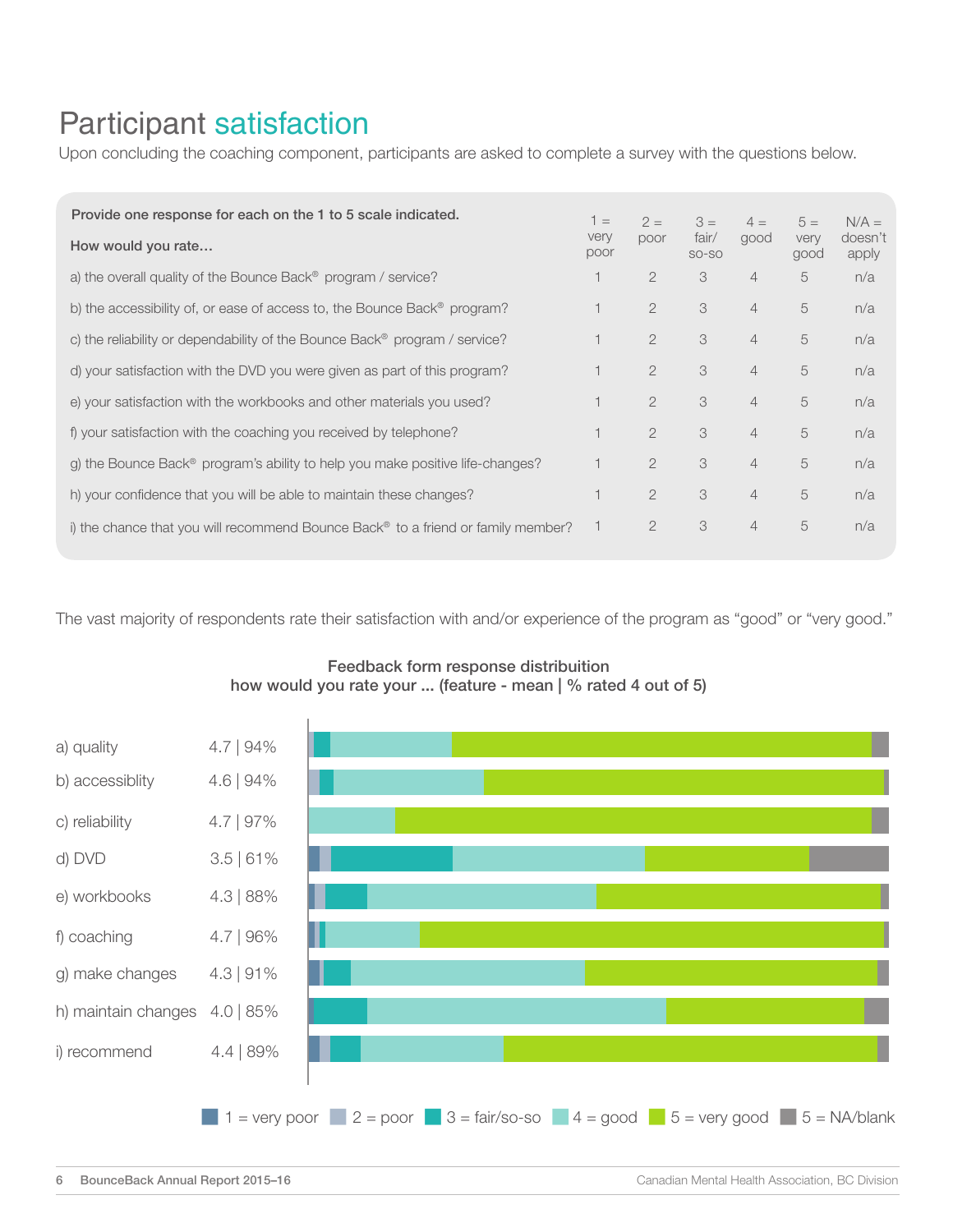### Service access

Accessibility to the service is seen as an indicator of experience of care. Since inception, Bounce Back® continues to maintain its remit that participants will be contacted and offered access to the service within 5 working days of program referral receipt from a primary care practitioner.

To improve accessibility, workbooks are written in English and Chinese, while coaching can be provided in English, Cantonese, Punjabi, and French.

### Activity reporting

Bounce Back® continues to maintain a participant advisory committee comprised of members throughout BC. The Committee provides input into all aspects of program delivery, provides input and direction into future program planning and roll-out, and represents the program in public settings including panel presentations held at provincial and national conferences.

Bounce Back® materials were enhanced with several updates this year. In addition to a revised and redesigned suite of workbooks, the Bounce Back® video was updated with new interviews, a fresh look and feel, and Canadian content based on the feedback of participants. To increase accessibility, an online platform was developed so that participants can also access the workbooks and video online.



*The new Bounce Back*® *DVD*

Bounce Back® partnered with Vancouver Coastal Health and Providence Health Care to launch an interactive version of the program, available on MindHealth BC to help the public find the mental health support they need. Online delivery will further enhance the accessibility and impact this key service option has within the continuum of mental health services supporting primary care across BC.

Participants who access Bounce Back® Online through MindHealth BC are screened for eligibility via online assessments and do not need a doctor's referral to

engage with materials online. The online program contains interactive video-based modules, fillable e-books and worksheets and access to the Bounce Back® video. Should participants need coaching support to help them work through the materials, then a physician referral to the coaching arm of Bounce Back® is still required.

Bounce Back® continues to expand the scope of the program to better meet the needs of underserved populations. A partnership was established this year with the Mainland BC, Esquimalt and Comox Military Family Resource Centers to increase access for veterans and their families to all program interventions. The partnership included an opportunity for specialized training for Bounce Back® coaches to inform their work with this underserved population.

A Bounce Back® for Youth pilot was launched for players aged 15–20 active in the BC Hockey League. The pilot served as an opportunity to think through the optimal program delivery methods, risk assessment and response protocols, as well as how best to engage youth going forward.

In an exciting development, the program received the 2015 BC Health Care Award of Merit: Top Innovation— Affiliate, which recognizes Bounce Back®'s contribution to innovative delivery of population-level mental health care and promotion through its telephone coaching.

#### NEW INITIATIVES

Bounce Back® will broaden its reach to youth beyond the BC Hockey League in 2016–17. The development of online resources and videoconferencing/chat technology will support outreach to this demographic.

In addition to providing a self-guided, interactive online program through MindHealth BC, Bounce Back® will expand access to the program by developing a platform that will be accessible to individuals throughout BC. The online platform will increase access and offer individuals more ways to engage with the program materials.